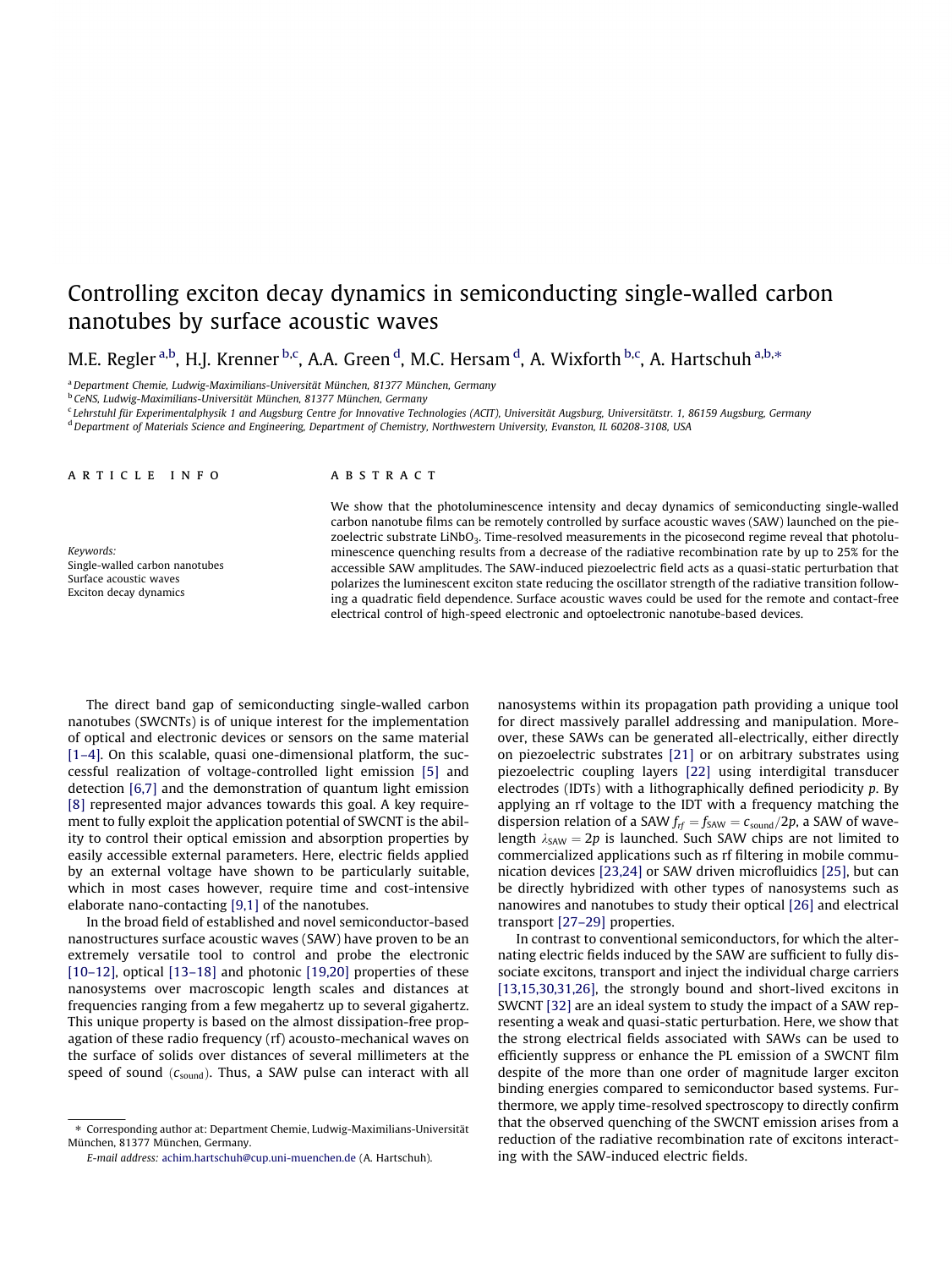

Fig. 1. (a) Schematic of the experimenal configuration used for the remote control of exciton decay in SWCNT. The samples are based on the piezoelectric substrate LiNbO3. Interdigital transducers (IDT) with varying periodicities p were fabricated on the surface by standard optical lithography in order to launch surface acoustic waves. Dropcasting a SWCNT solution resulted in carbon nanotube films after drying. (b) Large area SEM image illustrating the IDT and the propagation direction of the SAW. (c) Magnified view of the area shaded yellow in (b). The corresponding PL intensity image is super-imposed onto the SEM image. The PL intensity is strongest in regions with very high SWCNT coverage. (d) Magnified view of the area marked by the square in (c) featuring a dense SWCNT network that has been used for the following measurements.

For our experiments we fabricated hybrid SWCNT-SAW devices consisting of a strongly piezoelectric lithium niobate (LiNbO<sub>3</sub>) chip and a thin film of SWCNT (Fig. 1). On the LiNbO<sub>3</sub> substrate a set of different IDTs are fabricated which allow for SAW generation. Details on the IDT design and fabrication can be found in the [Support](#page-5-0)ing [information](#page-5-0) of this paper. For the experiments presented in this manuscript we used the IDT marked in the micrograph operating at a frequency of  $f_{SAW} = 121$  MHz. An aqueous solution of CoMo-CAT-SWCNTs wrapped by single-stranded DNA was dripped onto the chip surface in the propagation path of the SAW. This material contains mainly thin diameter nanotubes dominated by the species (6,4) and (6,5) [\[33–35\].](#page-5-0) A scheme illustrating the experimental configuration is shown in Fig. 1(a) together with a series of SEM images of the sample with increasing magnification (Fig. 1(b–d)). The magnified view of the area marked by the black square in Fig. 1(c) shown in (d) reveals a dense but rather uniform coverage of the surface with SWCNTs. The PL intensity measured for this sample is superimposed on the SEM image in Fig. 1(c). Strong PL is observed for high SWCNT coverage. The PL data presented in this paper were recorded in the area shown in Fig. 1(d). PL detection on  $LiNbO<sub>3</sub>$  substrates is hindered by the high refractive index of the material resulting in dominant radiation into the substrate. Thus, detection of single nanotube PL is not feasible with standard glass microscope objectives.

Nanotube PL was studied using a confocal raster scanning microscope with laser excitation at 565 nm or 800 nm. The PL signal was detected by an avalanche photo diode (APD) after passing spectral filters to select nanotube PL. A narrow bandpass filter transmitting at  $\lambda = 980$  nm  $\pm$  10 nm was used to select the PL emitted from (6,5)-nanotubes, whereas light from both (6,5)- and (6,4) nanotubes was detected using a 863 nm long pass filter. PL spectra

were recorded by a spectrometer coupled to a CCD camera. Timetraces recorded in the second to microsecond regime allowed for the direct investigation of the influence of the SAW on the PL. High laser intensities were found to lead to an exponential decrease of the PL intensity due to photo-oxidation [\[36\]](#page-5-0). The PL time-traces recorded while varying the SAW amplitude were recorded at the lowest possible excitation intensities and corrected for residual PL bleaching by subtracting a single exponential decay contribution. Blinking events, presumably related to oxygen adsorption from air, were occasionally observed on the time-scale of seconds [\[36\]](#page-5-0). Repeated PL intensity measurements were carried out to distinguish SAW-induced effects. The decay dynamics of excitons in the picosecond range was observed using time-correlated single photon (TCSPC). Pulsed laser excitation at 800 nm was provided by a Ti:Sa-oscillator with a pulse duration of about 150 fs and a repetition rate of 76 MHz. Exciton lifetimes were determined by fitting the measured PL transients using exponential decay functions convoluted with the independently determined instrument response function [\[37\].](#page-5-0) In all experiments SAWs were generated using a conventional rf signal generator with a maximum output power of 200 mW.

In [Fig.](#page-2-0) 2(a) a typical PL spectrum of the sample is shown featuring two emission bands centered at 890 nm and 990 nm identified as (6,4) and (6,5) nanotube emission, respectively. After the rf signal is switched on at  $f_{rf} = 121$  MHz (excitation power P = 200 mW) the PL intensity is reduced uniformly by about 30% by the generated SAW. To unambiguously prove that this effect indeed arises from the SAW we keep the applied rf power constant and scan the applied frequency through the resonance of the IDT. In the normalized PL intensity  $\Delta I = I^{SAW}(f)/I^0$  presented in [Fig.](#page-2-0) 2(b) we observe a pronounced minimum at the design frequency of the IDT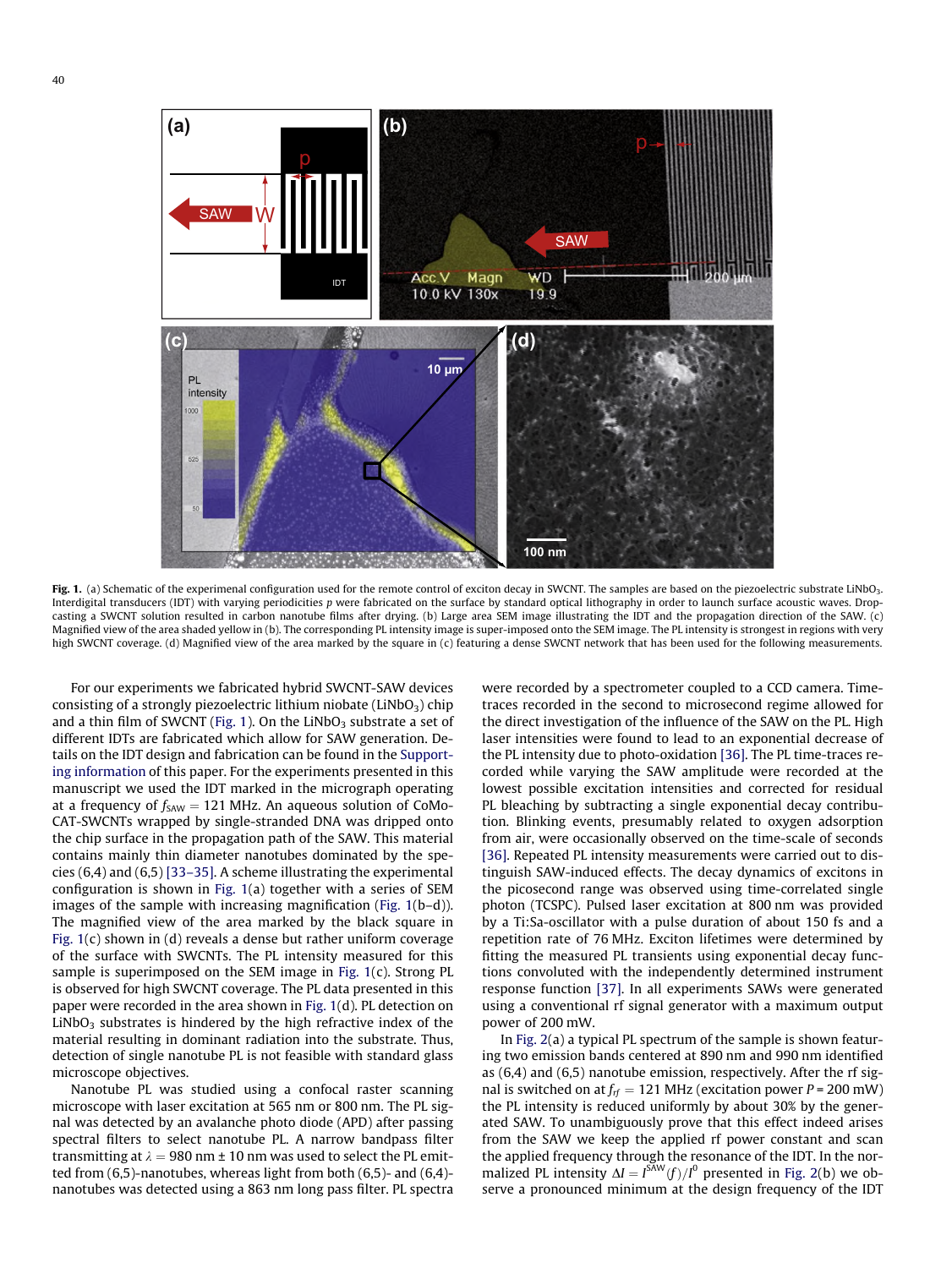<span id="page-2-0"></span>**(a) (b)** 1.0 40 w/o SAW Intensity (counts)  $0.9$ Intensity (counts) 30 SAW(f)/I 0  $(6.4)$   $\sqrt{11.65}$ 0.8 20 ΔI=I  $P_{\sf rf}$ = 200 mW  $0.7$ 10  $0L$ ــا 0.6<br>110 850 900 950 1000 1050 1100 110 115 120 125 130 f (MHz) Wavelength (nm)

Fig. 2. (a) PL spectrum of the nanotube network on LiNbO<sub>3</sub> showing contributions from (6,5) and (6,4) SWCNTs at 990 nm and 890 nm, respectively. In the presence of the SAW the PL intensity is reduced substantially (red line) while no significant spectral shifts are observed. (b) Dependence of the normalized PL intensity  $\Delta l = I^{SAW}(f)/I^0$  on the driving frequency f of the IDT. Quenching of the nanotube PL intensity occurs only within the resonance frequency of the IDT  $f_{SAW} = 121$  MHz.

of  $f_{SAW}$  = 121 MHz. For detuned frequencies no pronounced variation of the PL intensity is observed. This clearly shows that the PL intensity is connected to the SAW amplitude that is most efficiently excited at the IDT's resonance frequencies.

The detailed dependence of the PL intensity on the power of the SAWwas measured in a time-series shown in Fig. 3(a). We switch on a continuous wave rf signal at different power levels for  $\delta t\sim 100$  s followed by a break of about the same duration. We start at the maximum rf power of 200 mW and observe a strong suppression of the normalized PL intensity to  $\Delta l = I^{\text{SAW}}(f)/I^0=0.7$  consistent with the data shown Fig. 2. As we decrease  $P_{rf}$  the contrast in the PL intensity reduces continuously and vanishes at  $\sim$  0 mW. Over the total duration of the experiment of almost 3000 s we do not observe pronounced photobleaching effects as  $\Delta I$  recovers to  $\sim 1$  after each step. This data clearly demonstrates reversible on-off switching of the SWCNT emission while the contrast of the modulation is directly correlated to the SAW power. For a more detailed analysis we extract  $\Delta I$  from this data and plot it as a function of  $P_{rf}$  which is shown in Fig. 3(b). We resolve a clear linear dependence of  $\Delta I$  on the applied rf power. Since the amplitude of the electric field F induced by the  $\overline{S}$ SAW is proportional to  $\sqrt{P_{\text{rf}}},$  our experimental data suggests a quadratic dependence of the PL suppression on F. For further analysis we thus convert  $P_{rf}$  to the corresponding electric field (F) for a given substrate and IDT geometry (additional details in [Supporting](#page-5-0) [information](#page-5-0)).

**(a) (b)**

0.8

Δ<sup>I</sup>

 $0.9$ 

1.0

For static fields quenching of carbon nanotube photoluminescence has been reported in [\[38\].](#page-5-0) The dependence of the PL intensity on the field amplitude was modeled by a hyperbolic cosine function. The two exponential terms with opposite sign contained in  $cosh(x) = (exp(x) + exp(-x))/2$  were discussed to result from two processes affecting the non-radiative exciton decay rate in opposite ways: one increasing the non-radiative decay from its zero-field value while the other decreasing it. An interpretation involving increased exciton dissociation as the origin of nonradiative rate-enhancement was given. Using this model the PL intensity variation is described by

$$
\Delta I = \cosh(h \cdot F)^{-1} \tag{1}
$$

with h being an empirical parameter representing the sensitivity of the PL intensity to the applied electric field.

Complete dissociation, i.e., field-induced ionization of  $E_{11}$  excitons into single-particle states, appears to be unlikely in our experiments due to the huge exciton binding energies of the present thin-diameter nanotubes of about 400 meV. Following the discussion in [\[39\]](#page-5-0) we estimate an extremely low exciton dissociation rate of  $\sim$  10<sup>-50</sup> eV for (6,5) nanotubes at the maximum electric field of  $F \approx 4$  V/ $\mu$ m accessible in our experiment. A second-order perturbative treatment of the electric field effect, in analogy to the quadratic Stark effect in the case of the hydrogen atom or an exciton in semiconductors, on the other hand, predicts the transfer of



 $0.1$ 

log(1-ΔI)

 $P_{rf} = 10$  mW

**Fig. 3.** (a) SAW power dependence of the PL intensity  $\Delta I = I^{SAW}/I^0$  observed by switching the SAW on and off while varying the rf power  $P_{rf}$  at the IDT resonance frequency. The rf amplitude varied from 200 mW to 10 mW. The relative intensity  $\Delta l$  decreases reversibly with increasing power. (b) Relative PL intensity vs. SAW power  $P_{rf}$ . The solid line is a linear fit.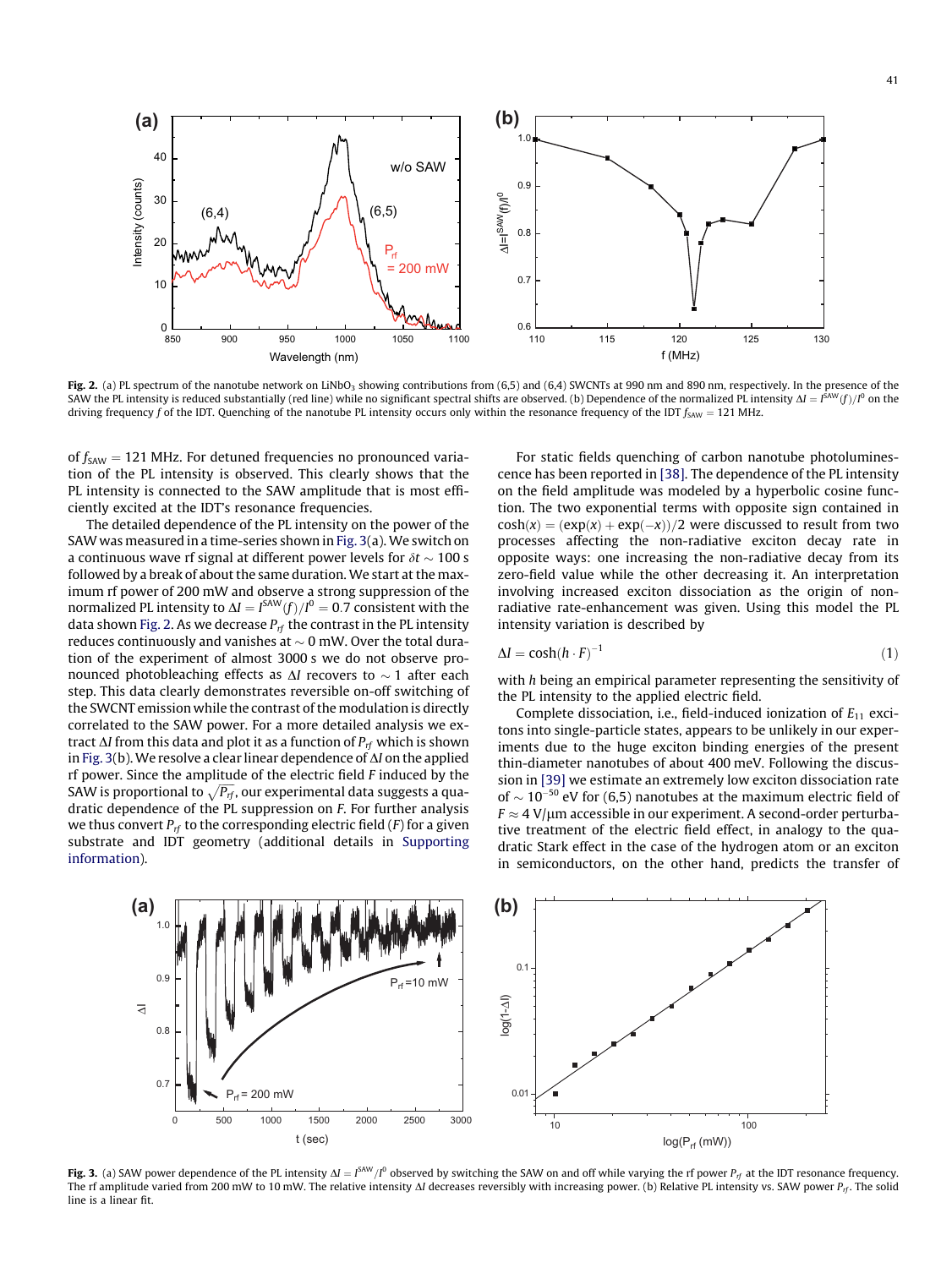<span id="page-3-0"></span>spectral weight from the exciton transition towards band-to-band transitions [\[39\].](#page-5-0) This decrease of the oscillator strength, a consequence of the reduced overlap between electron and hole components of the exciton wavefunction, results in a reduction of the radiative recombination rate and thus in a decreased PL intensity. Such electric field driven control of the electron-hole separation has been demonstrated for different semiconductor quantum dot nanostructures over the past 10 years [\[40–45\]](#page-5-0).

Both field-induced processes, non-radiative rate enhancement and radiative rate reduction, would lead to lower PL intensities and cannot be distinguished in a time-integrated experiment. However, since the former would lead to faster exciton decay times whereas the latter to slower ones both phenomena can be clearly distinguished by time-resolved PL measurements.

PL transients measured after femtosecond laser pulse excitation with and without SAW are presented in Fig. 4(a). From the measured PL transients we extract a monoexponential decay with an exciton lifetime of  $\sim$  6.8 ps after deconvolution of the instrument response function. This value is somewhat shorter compared to results obtained for individual SWCNTs of the same material deposited on glass but close to ensemble values [\[32,37,46\]](#page-5-0). This shortening is expected due to nanotube-nanotube interactions within the network and the stronger radiative coupling to the LiN $bO<sub>3</sub>$  substrate that features a higher refractive index than glass, about 2.3 vs. 1.5. Giving both, the SAW period of  ${\sim}8$  ns being three orders of magnitudes longer than the PL decay time and the large exciton binding energies, the SAW-induced electrical fields can be considered to be a weak, quasi-static perturbation within the exciton lifetime.

In the presence of the SAW we observe a decrease of the maximum intensity of the transient confirming our previous observations shown in [Fig.](#page-2-0) 3. In addition we resolve a clear increase of the exciton lifetime by  ${\sim}15\%$  to about 7.8 ps. Although the observed effect is small when compared to semiconductor heterostructures [\[15,47\]](#page-5-0) with small exciton binding energies, it is highly reproducible and supported by the clear correlation seen in Fig. 4(b) for increasing SAW power. Most importantly, all transients measured to obtain the data shown in Fig. 4(b) were taken from the same sample position and for the same excitation and detection conditions while only varying the amplitude of the rf signal that generates the SAW. We therefore can exclude influences

from sample heterogeneities and variations in the optical alignment as giving rise to the observed effect. The error bars given in Fig. 4(b) reflect the absolute error that is determined by the temporal width of the measured instrument response function of 27 ps. The relative error, which is the essential quantity for the following discussion of the relative radiative rate modifications, is substantially smaller as can be seen from the spread of the three data points at  $P_{rf} = 0$  mW. Measurement series for other sample positions revealed the same SAW-induced slowdown of exciton decay, albeit with slightly varying absolute exciton lifetimes that can be expected for a nanotube film [\[32\]](#page-5-0). Thus we conclude that the time-resolved data clearly show that the exciton lifetime increases continuously with increasing electric field strength. The observed exciton lifetime  $\tau$  results from the sum of the radiative  $k_{rad}$  and non-radiative decay  $k_{\text{nonrad}}$  rates adding up to the total PL decay rate  $\tau^{-1} = k_{rad} + k_{nonrad}$ . We exclude an increase of non-radiative contributions as the dominating contribution since such processes would lead to faster total exciton decay.

Using the experimental data we can calculate the modification of the radiative rate  $\Delta k$  induced by the SAW. The total PL intensity I can be calculated from the initial number of excitons N and the PL quantum yield  $Q = k_{rad}\tau$  according to  $I = \eta NQ = \eta Nk_{rad}\tau$ . Here  $\eta$ considers the detection sensitivity of the setup. Forming the ratio between PL intensities  $\Delta I = I^{SAW}/I^0$  we obtain  $\Delta I \approx \Delta k_{rad} \Delta \tau$  using  $\Delta k_{\text{rad}} = k_{\text{rad}}^{\text{SAW}}/k_{\text{rad}}^0$  and  $\Delta \tau = \tau^{\text{SAW}}/\tau^0$ . Here we neglect changes in the excitation rate and use the approximation  $\Delta N = N^{SAW}/N^0 \approx 1$ . The electric field transfers oscillator strength from the exciton to the free-carrier absorption as described in Ref. [\[39\]](#page-5-0). Reduced exciton absorption could thus be balanced partially by increased freecarrier absorption depending on the excitation energy. In fact, SAW-controlled PL intensity measurements for resonant excitation at 565 nm, matching the  $E_{22}$  exciton energy of both nanotube species (6,5) and (6,4) studied here and non-resonant excitation at 800 nm revealed no significant differences. Relative changes in the radiative rate can then be calculated from experimental data obtained within the same measurement according to  $\Delta k_{\rm rad} \approx \Delta I/\Delta \tau$ .

In [Fig.](#page-4-0) 5(a)  $\Delta k_{rad}$  is plotted vs. the electric field F. The radiative rate decreases continuously for increasing field strength and is reduced by up to 25%. The radiative rate is proportional to the oscillator strength f of the exciton transition which scales with the



Fig. 4. Influence of the surface acoustic wave on the exciton decay. (a) Time-resolved PL decay measured at the same sample position with and without SAW. Besides a strong amplitude reduction a small increase in the temporal width of the PL transient is observed. (b) Exciton lifetimes determined from PL transients measured at the same sample position while varying the power of the SAW. A systematic increase of the exciton lifetime is observed for increasing SAW power. Since the PL intensity decreases at the same time, (b) evidences a decrease of the radiative decay rate of the exciton.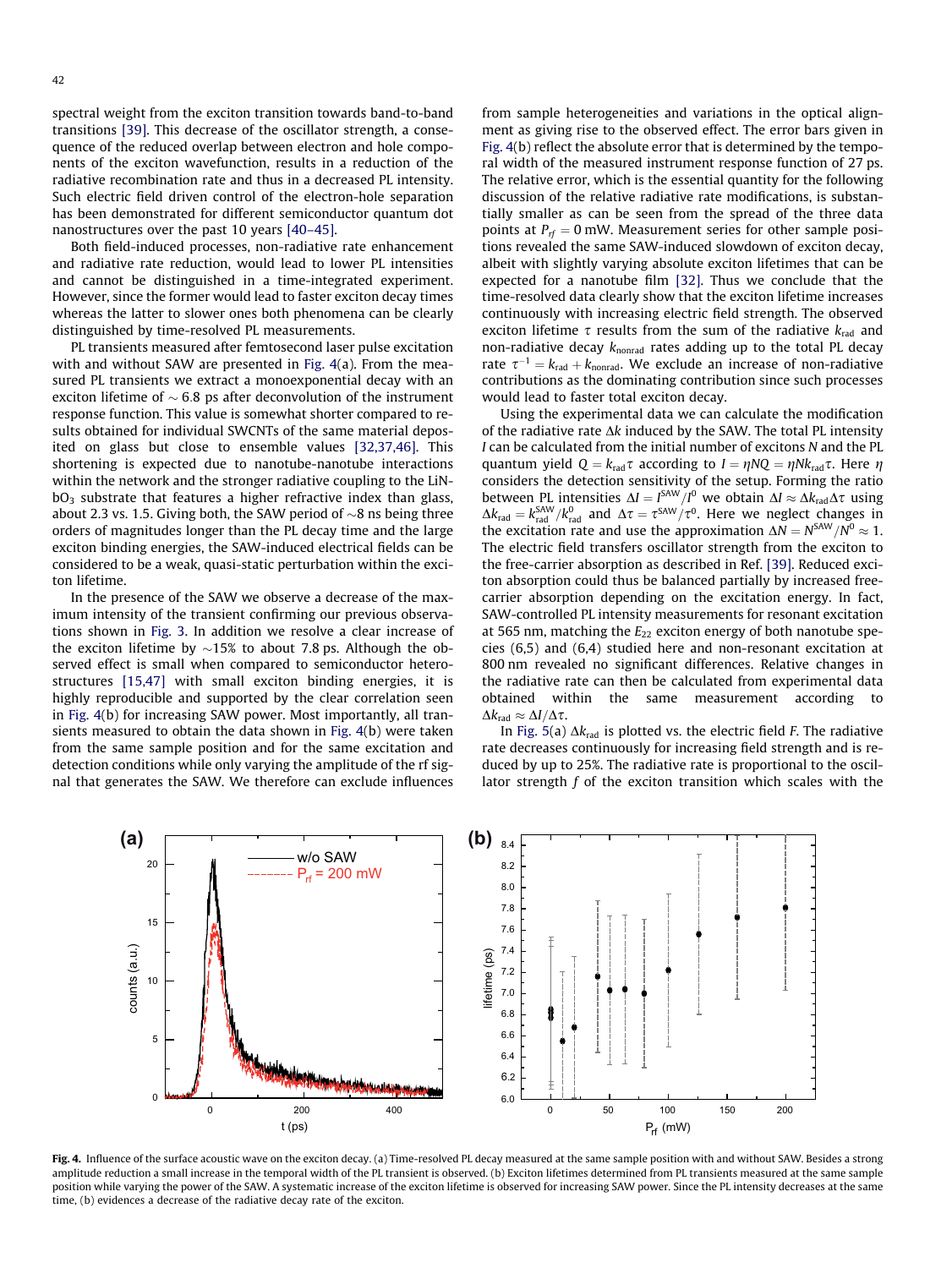<span id="page-4-0"></span>

Fig. 5. (a) Electric field-dependence of the radiative rate calculated from the decay measured in [4](#page-3-0) and the simultaneously determined PL intensity. The sold line is a model function based on the quadratic Stark effect reducing electron-hole overlap.(b Field dependence of the PL intensity from [3\(](#page-2-0)b). The solid line is a fit based on radiative rate reduction  $\Delta I \approx 1 - \kappa r^2$  $\Delta I \approx 1 - \kappa r^2$  $\Delta I \approx 1 - \kappa r^2$ . The dashed line is a fit 1 assuming two competing field-controlled processes.

squared modulus of the overlap integral of electron and hole wavefunctions. Within second-order perturbation theory the oscillator strength decreases quadratically with the applied electric field F and we thus find

$$
\Delta k_{\rm rad} \approx (f - \kappa F^2)/f = 1 - \kappa' F^2,\tag{2}
$$

where  $\kappa$  and  $\kappa'$  are scaling factors. The observed field dependence of the radiative rate can be well described by the derived relation as can be seen from the fit in Fig. 5(a) (solid line).

Having identified radiative rate reduction as the main origin for the PL reduction, we can now also model the PL data from [Fig.](#page-2-0) 3(b) that is shown in Fig. 5(b) as a function of the electric field. The solid line is a fit following  $\Delta l \propto \Delta k_{\rm rad} \approx 1 - \kappa' F^2$  by neglecting changes in the lifetime. For comparison we included a fit by an inverse cosh function  $(1)$ , dashed line in Fig. 5(b), that would imply two competing processes with opposite effects. While the fit based on Eq. [\(1\)](#page-2-0) reproduces the general trend, systematic deviations from the measured data are apparent. In contrast, the good agreement between the experimental data and the fit using Eq. (2) clearly supports our interpretation for the present system and electric field amplitudes.

As a result we have shown that both nanotube PL intensity and lifetime can be used to probe the local electric field strength. More detailed investigations of the PL intensity indicate that the electric fields within the SWCNT network on LiNbO<sub>3</sub> are not constant in time. PL intensity traces on shorter time-scales show a first instantaneous and a second slower response to SAW-switching (Fig. 6(a)). After the fast PL decrease a slower decay of the PL intensity that amounts to about 20% of the total contrast is observed within several tens of seconds. A similar delayed response is seen after the SAW has been switched off. From this we conclude that the nanotubes are not exposed only to the instantaneous field provided by the SAW, but also sense a slower SAW-induced buildup of a polarization field that is probably formed by the redistribution of mobile charge carriers in residual charged DNA molecules on the sample surface used for SWCNT solubilization or also within the SWCNT network. The presence of local quasi-static fields related to charges on the substrate would also be expected to modify the PL intensity and the exciton oscillator strength following the observations made above. In fact, in several cases the SAW was seen to increase the PL intensity (Fig. 6(b)). This can be understood in terms of SAW-induced fields partially compensating existing local fields or removing trapped charges as observed for example for semiconductor quantum dots [\[17\].](#page-5-0)

We note that at the maximum excitation power used in the experiment to excite the SAW sample heating on the order of 10 K can be expected. Experimental and theoretical studies on



Fig. 6. (a) Response of the PL intensity to SAW-switching. Besides the instantaneous decrease that dominates the response, a slower decay on the time-scale of several seconds is observed. A comparable delayed response occurs also after switch-off. The delayed response is attributed to a slow polarization of the DNA-SWCNT network on the sample surface by mobile charge carriers that create local static fields. (b) SAW power dependence of the PL intensity  $\Delta l = I^{5\text{AW}}/I^0$  recorded by switching the SAW on and ofl while varying the rf power  $P_{rf}$  following the same procedure as described in [Fig.](#page-2-0) 3(a) for a different sample position. At some spots on the sample, about 10% of observed cases, the PL intensity increases with the SAW. This can be understood in terms of localized quasi-static fields that are partially compensated by the SAW-induced fields.